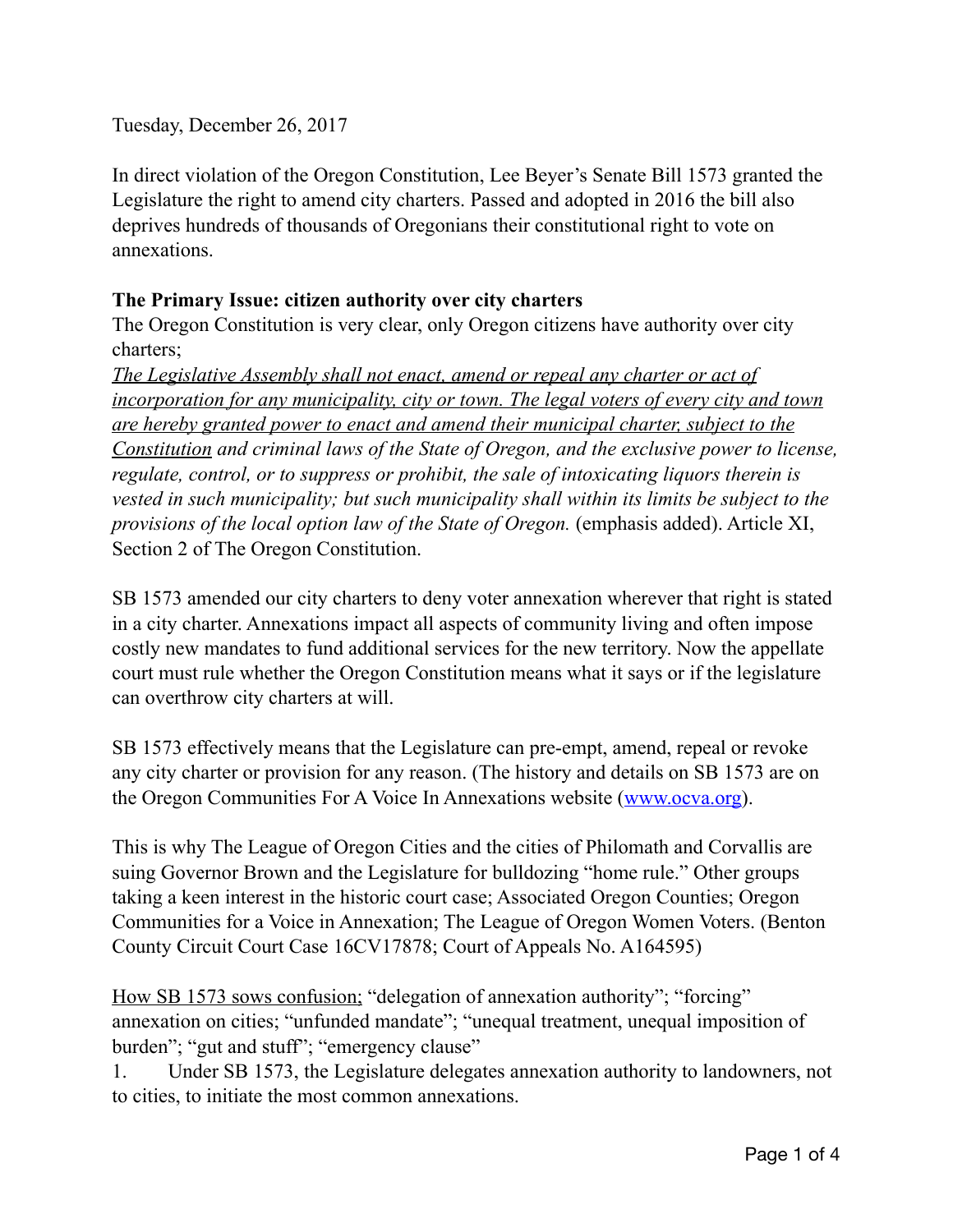The bill REQUIRES cities to accede to a developer's demand for annexation provided the territory meets some relevant conditions in the city's comprehensive plan without regard to its costs or social and environmental impacts on the community. SB 1573 requires cities to annex territory in certain ways different from prior land use law.

2. The SB 1573 directive to cities amounts to an UNFUNDED MANDATE which appears to conflict with Oregon's Unfunded Mandate Law

Section 15. Funding of programs imposed upon local governments; exceptions. (1) Except as provided in subsection (7) of this section, when the Legislative Assembly or any state agency requires any local government to establish a new program or provide an increased level of service for an existing program, the State of Oregon shall appropriate and allocate to the local government moneys sufficient to pay the ongoing, usual and reasonable costs of performing the mandated service or activity. (Article XI, Section 15 of the Oregon Constitution).

The popularity of voter annexation charter changes has always centered on a wide variety of development impacts on communities and who will pay for new infrastructure to accommodate growth. SB-1573 prohibits citizens from asking those questions and mandates that citizens pay those costs without having a voice in the process.

Oregon Statewide Planning Goal 1 leaves no doubt about citizen involvement: The governing body charged with preparing and adopting a comprehensive plan shall adopt and publicize a program for citizen involvement that clearly defines the procedures by which the general public will be involved in the on-going land-use planning process. OAR 660-015-0000(1)

<http://www.oregon.gov/LCD/docs/goals/goal1.pdf>

SB 1573 requires cities to bypass Goal 1 and to immediately adopt annexations into City Comprehensive Plans.

3. SB 1573 imposes requirements on cities with "Voter Annexation" in their charters that it does not impose on cities without voter annexation, this appears to constitute unequal treatment and unequal imposition of burden, both prohibited by the Oregon Constitution.

4. The Oregon Health Authority authorizes annexations deemed necessary to correct failing water and sewer systems. These annexations are mandated by state law.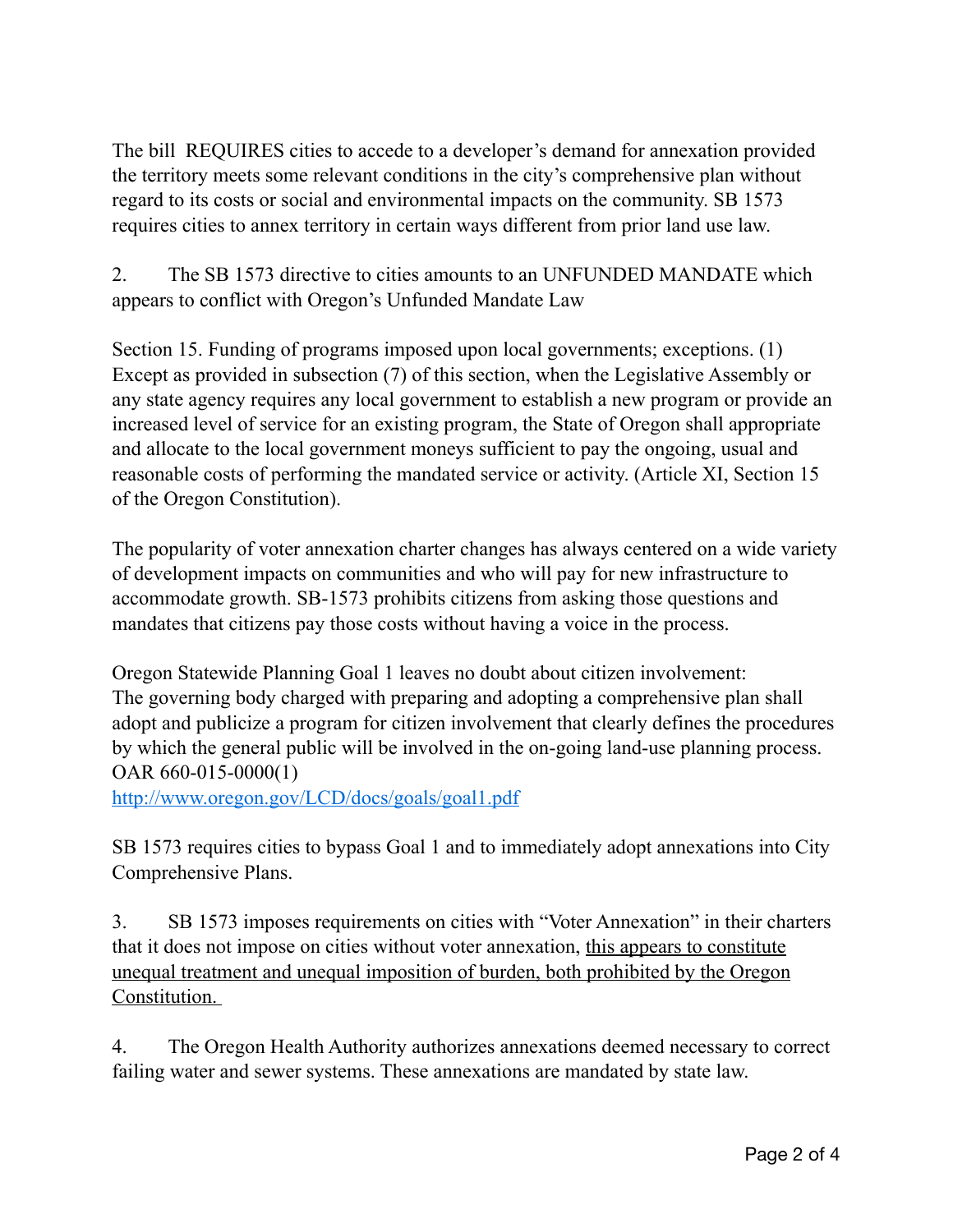Recognizing this mandate many city charter amendments authorize public votes on all annexations except those "mandated by state law."

In its brief the State claims that SB 1573 is a state law mandating most annexations and displacing voting rights. However, OCVA chairman, Jeff Lamb, affirmed via affidavit to the court that the intent and meaning of the "mandated by state law" exemption is to allow "health hazard annexations" under ORS 222.850

Water and sewer systems often fail because communities grow faster than their capacity to fund and maintain systems this is known as "carrying capacity." Politicians should include "carrying capacity" and all public health and safety goals in all community development plans.

How "gut and stuff" thwarted citizen involvement and created SB 1573 Former Senator Chris Edwards (D., Eugene), sponsored the developer's language for SB 1573 and publicly stated that he would not have sponsored SB 1573 if it applied in his district. Apparently Edwards didn't mind denying some 700,000 Oregonians in 34 cities the long-held voting right they earned by local initiatives adopted under "home rule" in their communities.

But Sen. Edwards' legislation didn't get out of committee so Sen. Lee Beyer (D., Springfield) sanctioned an 11<sup>th</sup> hour "gut and stuff" of a different bill, HB 2938, after the House had unanimously approved it (59:1). OCVA wrote HB 2938 to cease the practice of forcing homeowners outside city limits to agree to future annexation in exchange for building permits ("hostage" annexations).

When HB 2938 went to the Senate it went the Senate Business and Transportation committee where Sen. Beyer gutted and stuffed it with the text that became SB 1573. Although repeatedly disavowing SB 1573 as "his" bill Sen. Beyer sponsored and carried SB 1573 during 2016 session. (His butchered HB 2938 died in 2015.)

After the initial committee hearing on SB 1573 scant public notice, sometimes only 1 hour, was given for subsequent hearings. Proponents of the bill apparently knew of these hearings beforehand but the public did not.

The bill included a totally unnecessary "emergency" clause citing "public safety" and other issues. "Emergency" clauses deny citizens ample time to use citizen referenda to amend or reverse bills before they are signed into law.